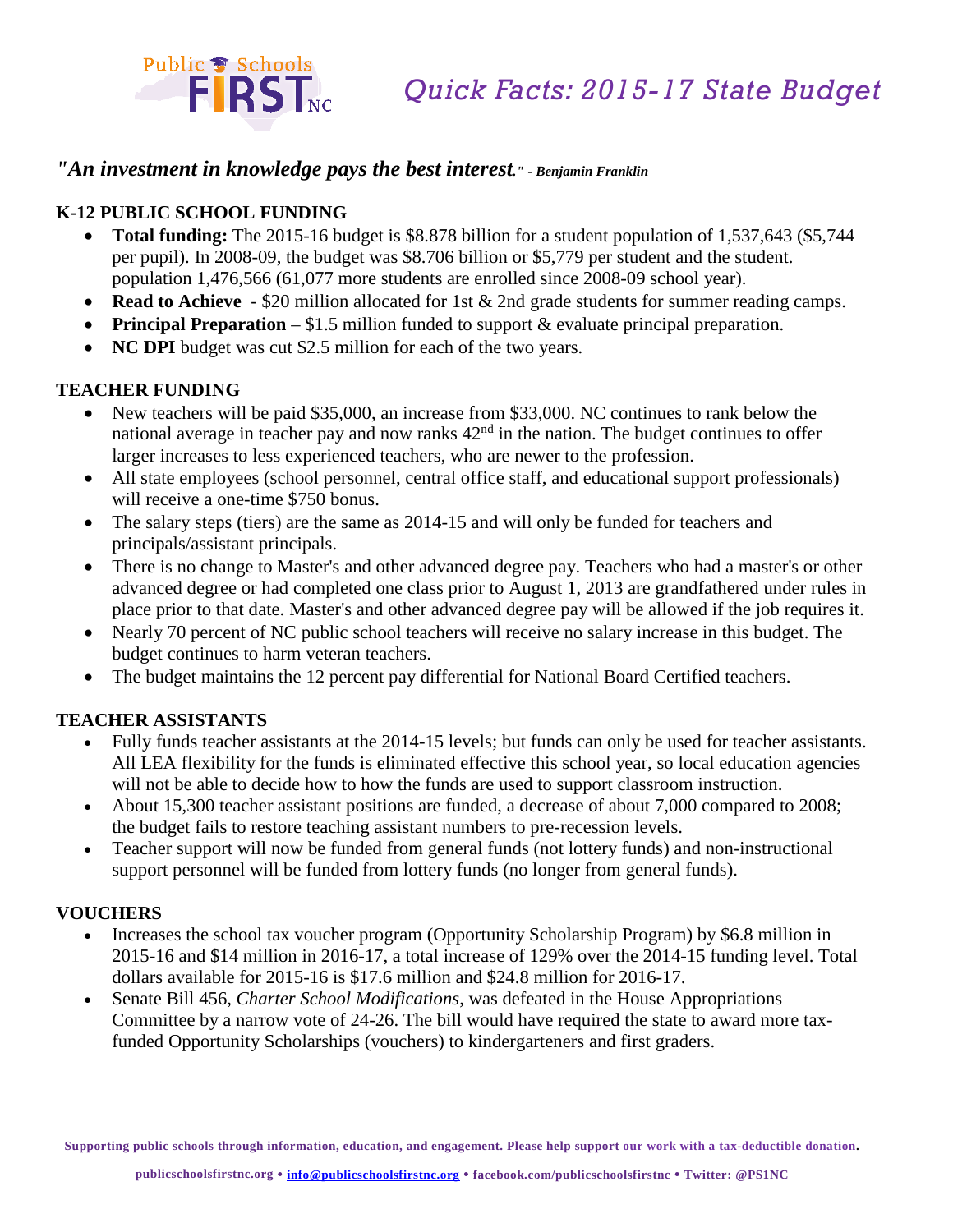



### **CHARTER SCHOOL FUNDING**

- Since cap allowing only 100 charters lifted in 2011, the number has grown to 160 charters in 2015- 16. Another 16 charters approved to open in 2016 and 28 in 2017.
- House Bill 539, *Charter School Funding*, was withdrawn but it remains alive for the Legislature's short session in April 2016. If passed, it will force local school districts to share more revenue and federal funding with charter schools.
- Senate Bill 456*, Charter School Modifications*, was withdrawn but could come back next year. It would allow charter schools to receive more taxpayer dollars and grant funding for services they may not even provide, like school lunches.
- House Bill 334, *Charter School & Other Education Laws Changes*, was gutted by the Senate and substitute language included to establish the office of Charter Schools to be located under the State Board of Education, to modify the Charter School Advisory Board and to enhance the Charter School Application Process. This was passed and signed by Governor.

### **ACHIEVEMENT SCHOOL DISTRICTS**

• Senate Bill 95, *Performance-Based RIF/School Policy*, was withdrawn and will likely reappear in the short session, which begins on April 25, 2016. The bill would create a charter-managed Achievement School District made up of some of the lowest performing schools. Achievement School Districts are independent public charter schools identified as low-performing, which are taken over by the state and administered by independent third parties empowered to RIF staff.

#### **DRIVER EDUCATION**

- Funds Driver Education from 2015-2016 (general fund); 2016-2017 (civil penalty & forfeiture fund).
- School districts can charge up to \$65 per student to fund driver's education; school districts must reduce or eliminate the fee for students who prove economic hardship.
- A study committee is established to determine how to lower the cost of the program and seek alternate providers such as private companies and community colleges.

### **CLASSROOM RESOURCES**

- \$2 million this year for Wi-Fi networks to provide connectivity at the classroom level and another \$12 million next year.
- Funding for textbooks and digital resources is increased by \$21.8 million in 2015-16 and another \$31 million next year. This is about half of the amount spent on textbooks before the recession. This level is still substantially less than in 2009-10, when funding was at \$111 million.
- Since 2008, textbook funding has dropped from \$67 to \$34 per pupil.

## **PRE-K FUNDING**

- The Senate budget would have cut 520 pre-K slots. The final budget follows the House proposal, which provides \$2.3 million in state funding and an additional \$2.7 million from lottery funds to retain those slots.
- A decease of 5,400 slots lost since 2008; waiting list remains.